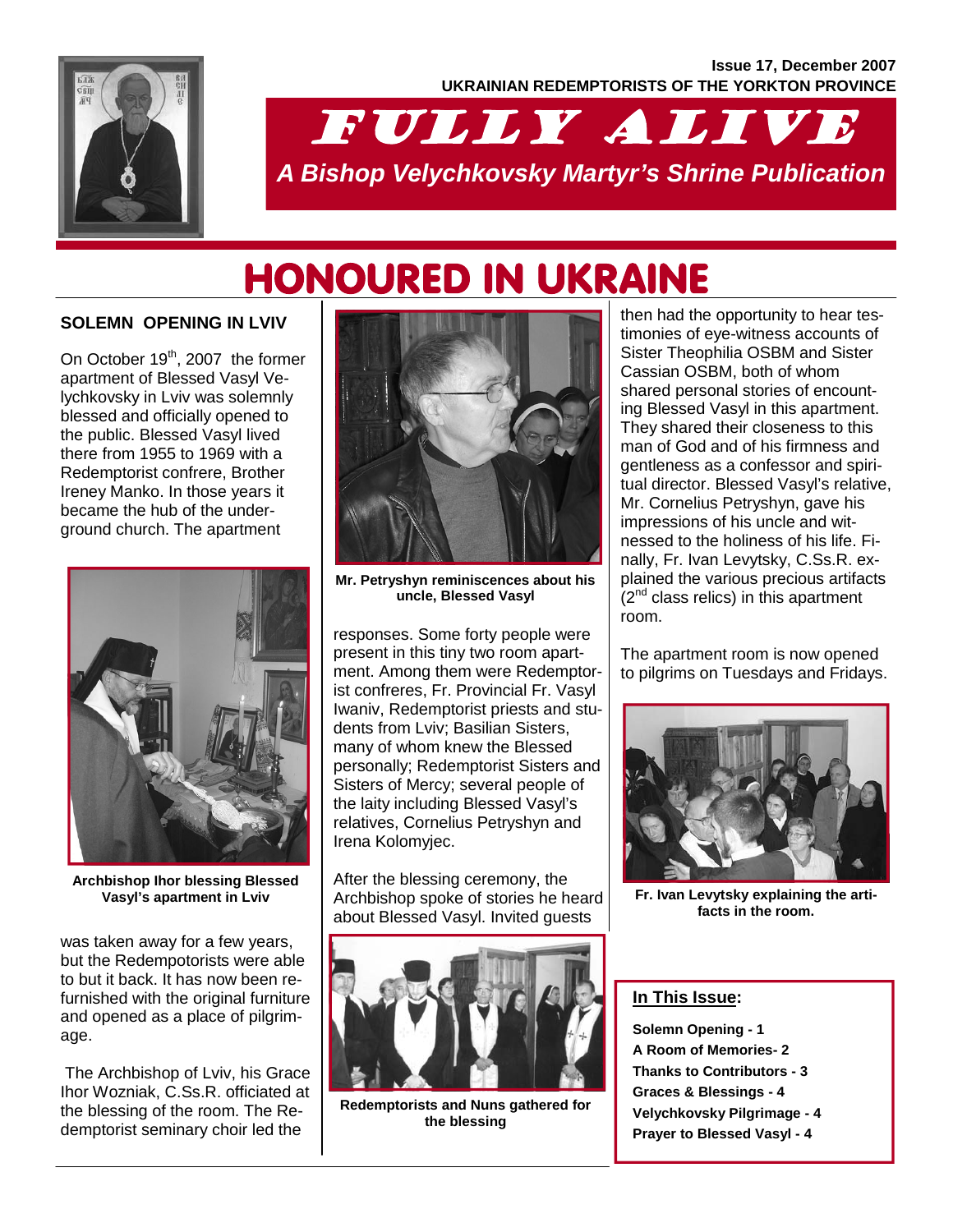# **A Room of Memories**

Number 3/11Vozjednania Street in Lviv, Ukraine, the apartment room where Blessed Vasyl lived is now a museum in his honour. This room was restored to its original state as it was in 1968. Blessed Vasyl lived here for approximately 14 years from 1955 to 1969. In this room he said many Divine Liturgies, confessed nuns, priests and laity, ordained priests for the underground church. There were numerous conferences and gatherings here with priests whereby Blessed Vasyl instructed them to go to cities and villages to conduct in secret Church services and sacraments wherever they were needed.

This project began when Fr. John



**Mary Jane Kalenchuk in the apartment before it was refurnished** 

Sianchuk discovered that Bishop Hrynchyshyn (Redemptorist Bishop of France) had managed to purchase back Blessed Vasyl's apartment room. Fr. John and Mary Jane (Shrine Administrator) journeyed to Ukraine in the summer of 2005 to see what could be done with the room. Having discovered his bed, dresser, table & chairs and his altar in the monastery and seminary in Holosko, we began to recreate the room as it was in the years of his dwelling there. Sister Theophilia, OSBM had known Blessed Vasyl for years and would come to his apartment for Divine Liturgies and confessions. She was able to give us an accurate description of the room. She told us exactly where the altar, bed, table and book



**Chalice, discos, cruets, tabernacles, candlestick holder, & Liturgical book all used by Blessed Vasyl** 

shelves were situated. The renovations had begun. The walls were fixed and painted the green that once colored the room. The wooden floor was stripped, refinished and polished. Electrical wiring was upgraded and a ceramic heater was rebuilt.

 With God's grace the word spread of our restoration of Blessed Vasyl's apartment room. Religious items that Blessed Vasyl used were given to us by Basilian Sisters and other devoted lay people who had kept them for safe keeping all these years in their homes. These included chalices, discoses, cruets (for wine and water), candle stick holders, altar linens and an epithrahil. The late Bishop Michael Sapryha of Ternopil gave us a vigil lamp that Blessed Vasyl kept over the altar as an "eternal light", as well as a framed picture of the Sacred Heart of Jesus that also hung over the altar in the room. Some of Blessed Vasyl's



**Blessed Vasyl's altar area, book shelf, clothes closet and table** 

books we located in Ternopil and brought back to Lviv. The nuns donated Blessed Vasyl's bedding. A winter parka that Blessed Vasyl wore while he was in prison in Vorkuta was given to us by Fr. Yakemetz, C.Ss.R.. The icon of our Mother of Perpetual Help with a bullet hole in it (which occurred during WWII) before which Blessed Vasyl prayed was again brought back to the apartment. It had recently been kept in the Redemptorist seminary in Holosko. A holy picture of the Passion of Christ which hung over Blessed Vasyl's bed was also discovered in Holosko by Fr. Manko. It was told to us by Fr. Evhen



**Sister Theophilia, OSBM spends two days a week in the apartment welcoming pilgrims** 

Pelech that Blessed Nicholas Charnetsky had passed away on that bed in Blessed Vasyl's apartment. On the back of the picture we found a detailed description of Blessed Nicholas's death, indicating that the author was present at the moment of death.

 With God's help we finally completed his room in July 2007. To this room we have added a TV and a DVD player and a short film of Blessed Vasyl's life is shown to those who come. Brochures, holy cards, and 3<sup>rd</sup> class relics are given to pilgrims who come to pray. An explanation of the artifacts in the room are given by volunteers. Many are coming to ask for the intercession of a martyr who lived and worked among his Ukrainian people, the father of the underground church who was not afraid to follow Christ even when faced with death.

 May this place of pilgrimage help us remember that this was the place where Blessed Vasyl was never afraid to follow the will of Christ even in the face of danger and suffering and that we too can follow his example.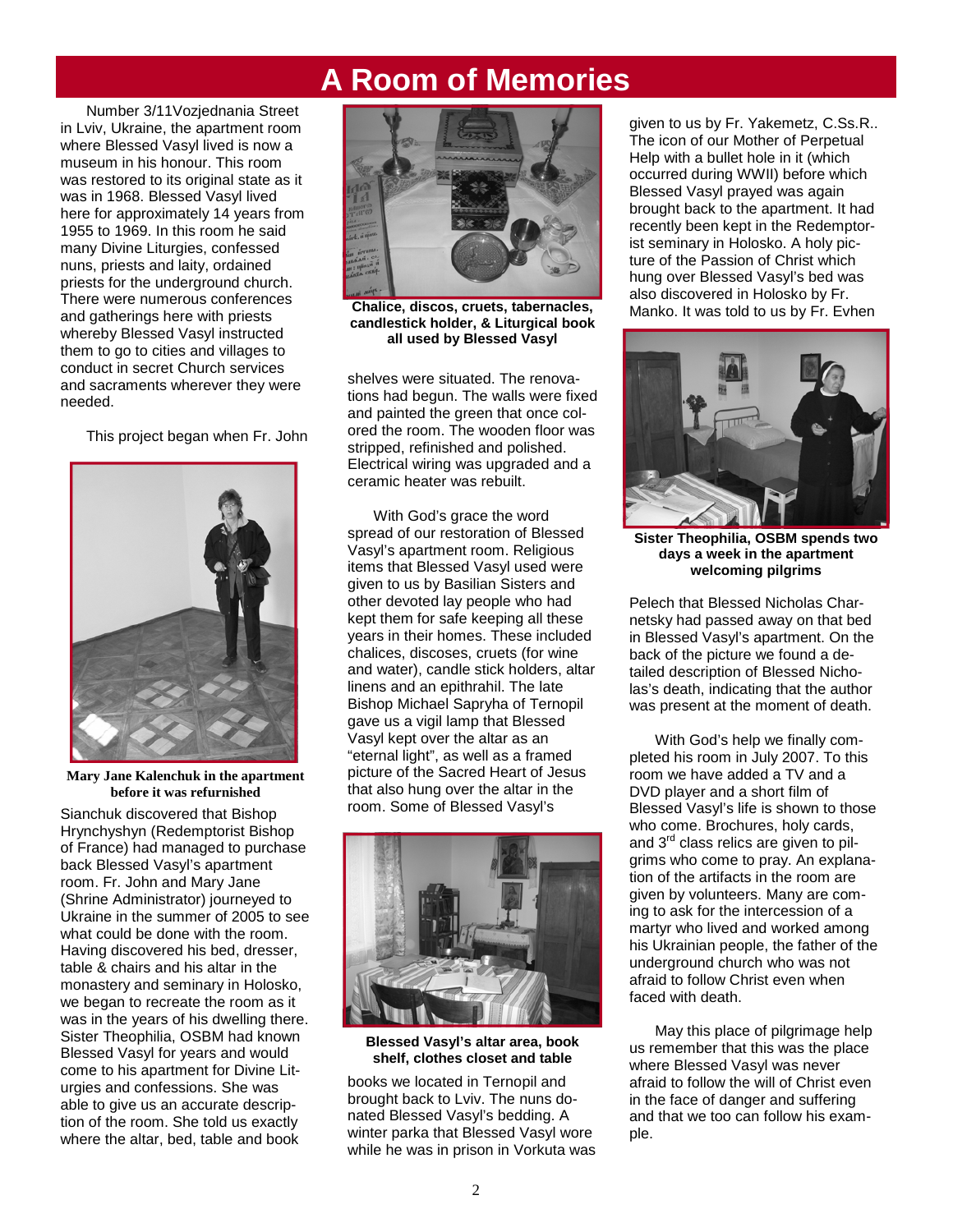# **THANK YOU!!!**

*Your generous donations make it possible for us to conduct our ministry at the Shrine and to promote the knowledge of Blessed Vasyl throughout the world. Thank you to all the contributors to the Bishop Velychkovsky Martyr's Shrine. May Blessed Vasyl bless each one of you.* 

*Contributions listed below are from September 1st until November 30th, 2007* 

#### **1000+**

 Helen Jakimeczko In memory of husband Stefan  *Edith Kotyk* 

#### **500+**

Fr. Theodore Harasymchuk In memory of our father Cecil  *Mark & Diana Semchyshyn*   **100+**  In honour of Fr. Lukie, Fr. Ratushniak & Bs. Stasiuk on their 40<sup>th</sup> Anniversary to the priesthood  *William Bailey*  Blessed Virgin Mary Sports and Wildlife Club Paul Cebrario Fr. Harry & Joan Chuckry Folk Arts Council of Winnipeg Inc. Dr. Peter Gnanapragasam In memory of Maria & Oleksander Gudziak  *Anna Banera*  In memory of Alexander & Lidia Kotowycz  *John & Martha Baluta*  Dr. Joe S. & Janice Mezibroski In memory of he Nester family  *Mike & Margaret Chemerika*  Stanley & Darlene Puchnial Sacred Heart Ukrainian Catholic Church (Gimli) Jimmy Sawchuk Joe & Liz Senderewich In memory of Emil Sereda  *Peter & Glikeria Iwanuck*  In memory of Julie  *Wsevolod Andrew Shpytkovsky*  Jean Shymko In memory of husband Michael  *Darlene Sidak*  Sister Servants of Mary Immaculate Robert & Lydia Sliva In memory of Patriarch Joseph Slypij

 *Fr. Bohdan Borowec*  For health of family members  *Dr. Zenon Sosmowski*  St. Paul's High School U.C.W.L.CQ. Blessed Virgin Mary Branch Ukr. Cath. Parish of the Blessed Virgin Mary

#### **100<**

Therese Allard & Paulette Roach Doreen Baddon & Josephine Luckiw Jennie Bailley For the health of Orest  *Fr. Volodymyr Bashutsky*  Hazel J. Borodey Stefaniya Boutina For God's strength for Freda Buleziuk  *Orest & Margaret Fedorchuk*  In memory of George Buleziuk  *Orest & Margaret Fedorchuk* 

Adella Byblow Paul & Adeline Carbotte Ron & Evelyn Cinch Gordon & Louise Danylchuk Veronica Domingo Adeline Dudar In memory of Fr. Morris Dzurman  *Ange Gretchen*  George & Anna Hnatiuk In honour of Olga Hnatiuk's 80<sup>th</sup> Birthday  *Louis & Elaine Bowman*  Alice Hood In memory of Mike & Sharon  *Alice & Diane Hood*  In memory of Walter & Pearl Huchko & John & Anna Rogaski  *Adam & Jennie Huchko*  In memory of Andrew Hykawy  *Harold & Roseanne Baehnk*  Knights of Columbus, St. Anne Council #10551 Mary Kohut Albert Kosowan Ruth Kostiuk Wityshyn Cathy Kowbel Rose Kozak In memory of Mike & Pearl Kozakewich  *Bill Bereziuk*  Fr. Michael & Marilyn Krochak In memory of Michael Kuzminski  *Kathleen Warrenchuk*  In memory of Lashyn & Hrynkiw families  *Grace Lashyn*  Mary Larurko Derek & Barbara Longfield In memory of grandson Michael  *Dr. Joseph Lozinsky*  Walter Lukey Gary & Jan Lukie In memory of Rose Lukie  *Metro Lukie*  For health of Justyna  *Michael & Fenna Madejecyk*  Stella Maksymetz Peter Melnycky Robert J. Moskal Josephine Muirhead E.J. Natyna Metro M. Nazar In memory of husbad Stephen  *Olive Nebozenko*  In memory of husband Dan  *Anne Obuch*  In memory of Anton & Magdolene **Oshust**  *Ann Zulak*  George & Olga Palmer Richard & Shyanne Parks Bernice Poworoznyk Patricia Puchniak Redemptorists of Concord

In memory of Husband Michael  *Jean Roshko*  In memory of William Ryczak  *Don & Denise Chipilski Orest & Margaret Fedorchuk Edith Kotyk Eileen Kuzenko Nancy Lovenjak Marven & Nell O'Neil OLPH Choirs Phyllis Sianchuk Christina Sikorsky Stan & Luba Sirdar Greg & Sonia Udod*  Mararet Saray Nestor R. Shular D. Sikora Mary Sinclair Terry & Gladys Sloboda Lena Smaluck In memory of Joanne & Pat  *Iris Smellie*  In honour of Walter & Marilyn Smelski  *William Karlicki*  In memory of Nick Sopiwnyk  *Anna Banera*  Marko Stefaniuk Rev. Georgess M. Svoboda In memory of husband Zenon  *Jenny Swydnycky*  Harry & Marika Szkwarek Danny & Gloria Szun In memory of Rose Tesarski  *Stan & Luba Sirdar*  In memory of Anne Tracz  *J.P, Kutcher*  Peter Wozey William & Mary Zaporzan Frank & Nellie Zeaton

#### **Corrections September/2007: We apologize for the inconvenience we may have caused.**

 In honour of parents Barbara & Bud Darlene Litchie-Brown In memory of husband Zenon Jenny Swydnycky Robert & Lydia Sliva

Please consider Bishop Velychkovsky Martyr's Shrine when planning your estate. This will help to secure the future of this ministry. Thank you.